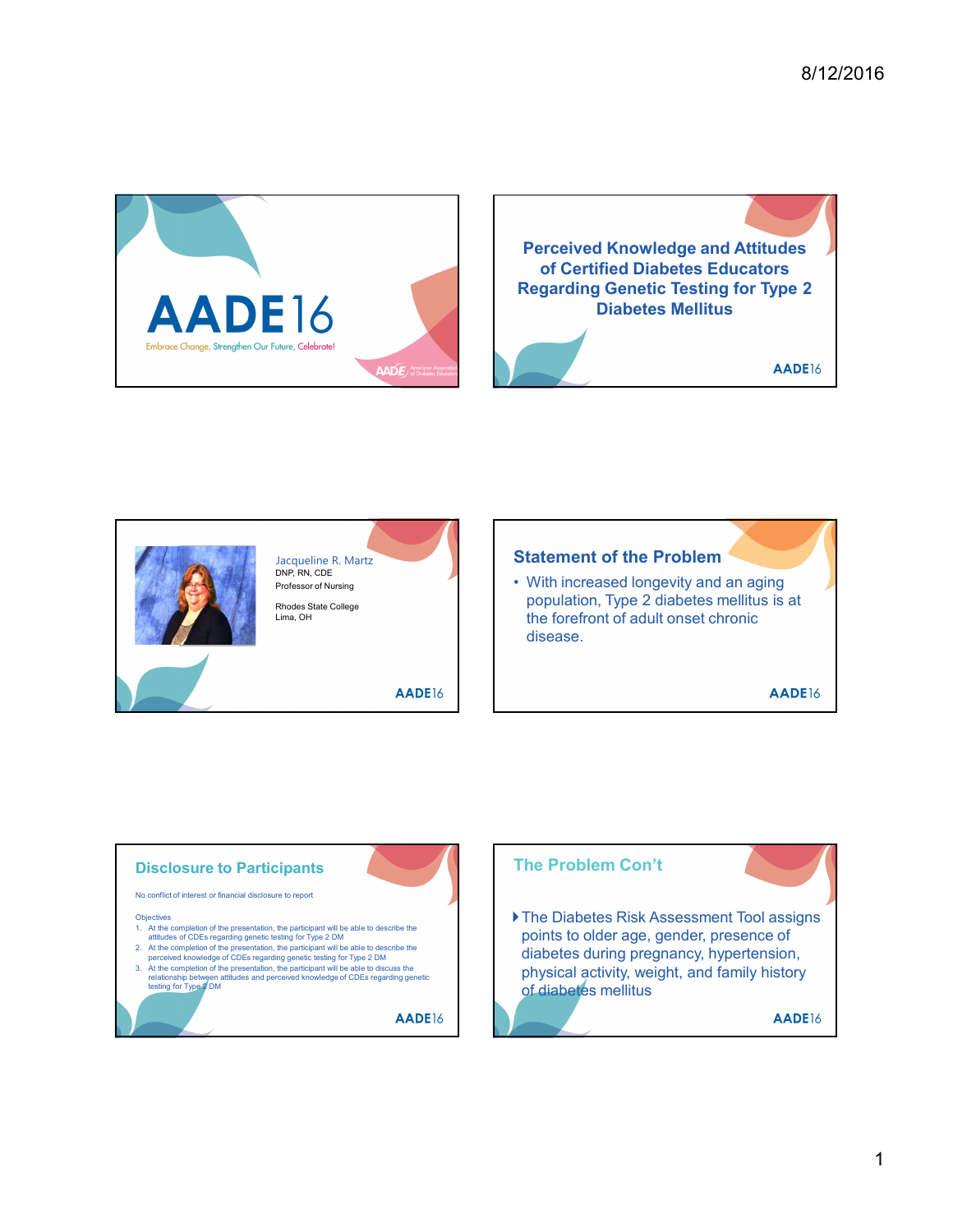development of diabetes mellitus. This basic pedigree assessment suggests that there is a genetic basis for Type 2 diabetes mellitus.

AADE16

# • The greater score indicating the greater risk for<br>
development of diabetes mellitus. This basic<br>
pedigree assessment suggests that there is a<br>
genetic basis for Type 2 diabetes mellitus.<br>
<br>
<br>
<br>
<br>
<br>
<br>
<br>
<br>
<br>
<br>
<br>
<br>
<br>

<br>

<br> Genetic testing and type 2 diabetes mellitus: – Phillipa, Hingorani, Cooper, Marmot, Brunner, Kumari, Kivimaki, and Humphries in 2010 completed a study began in 1985 and found there were several genetic SNPs associated with BMI, 2 hour glucose regulation as well as total cholesterol and LDL. The mean genetic count was 21.2 in those who developed diabetes and 20.5 in those who did not after 11.7 years. AADE16





### **Methods**

correlational design was used to explore the relationship of perceived knowledge and attitudes of certified diabetes educator and genetic testing.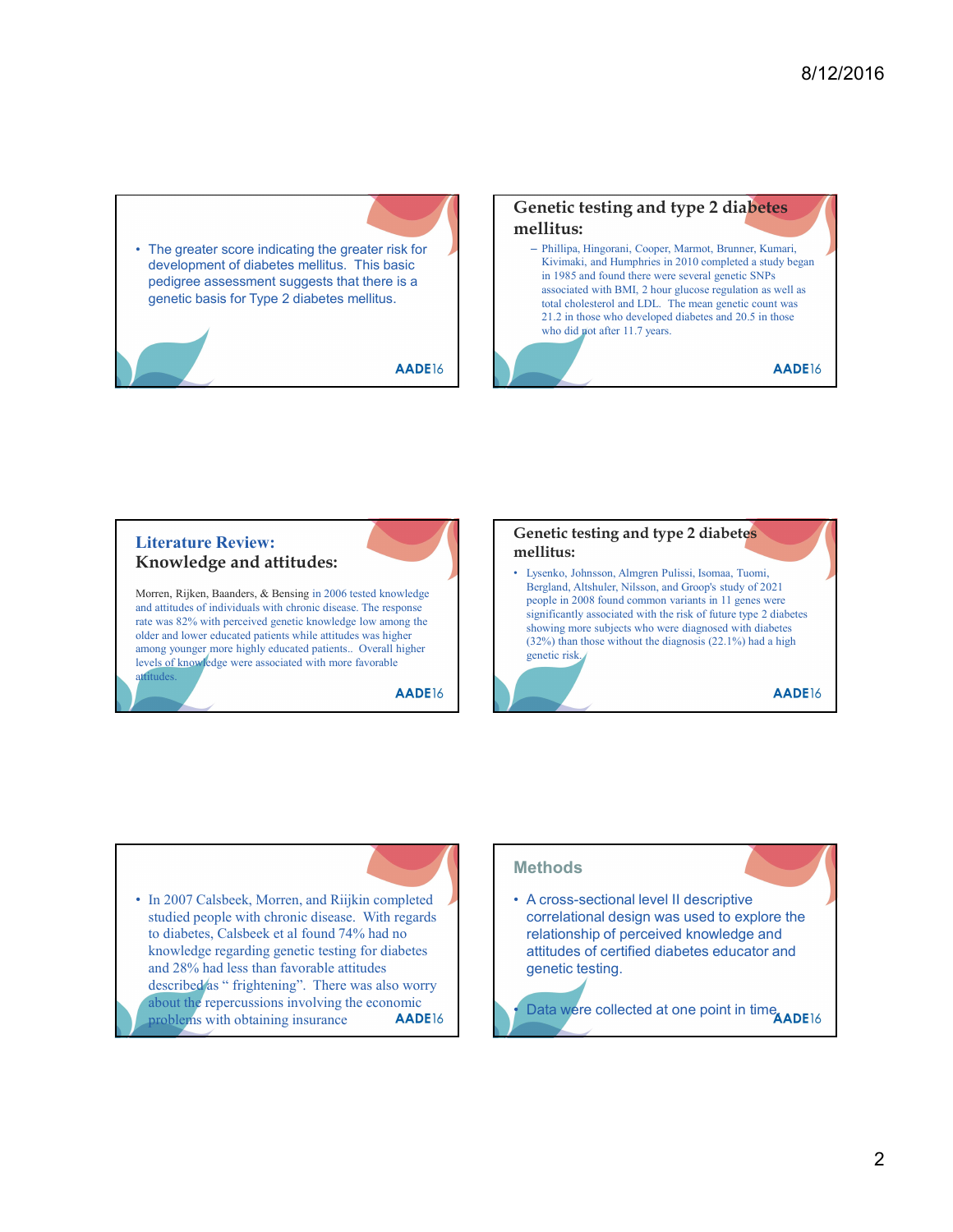



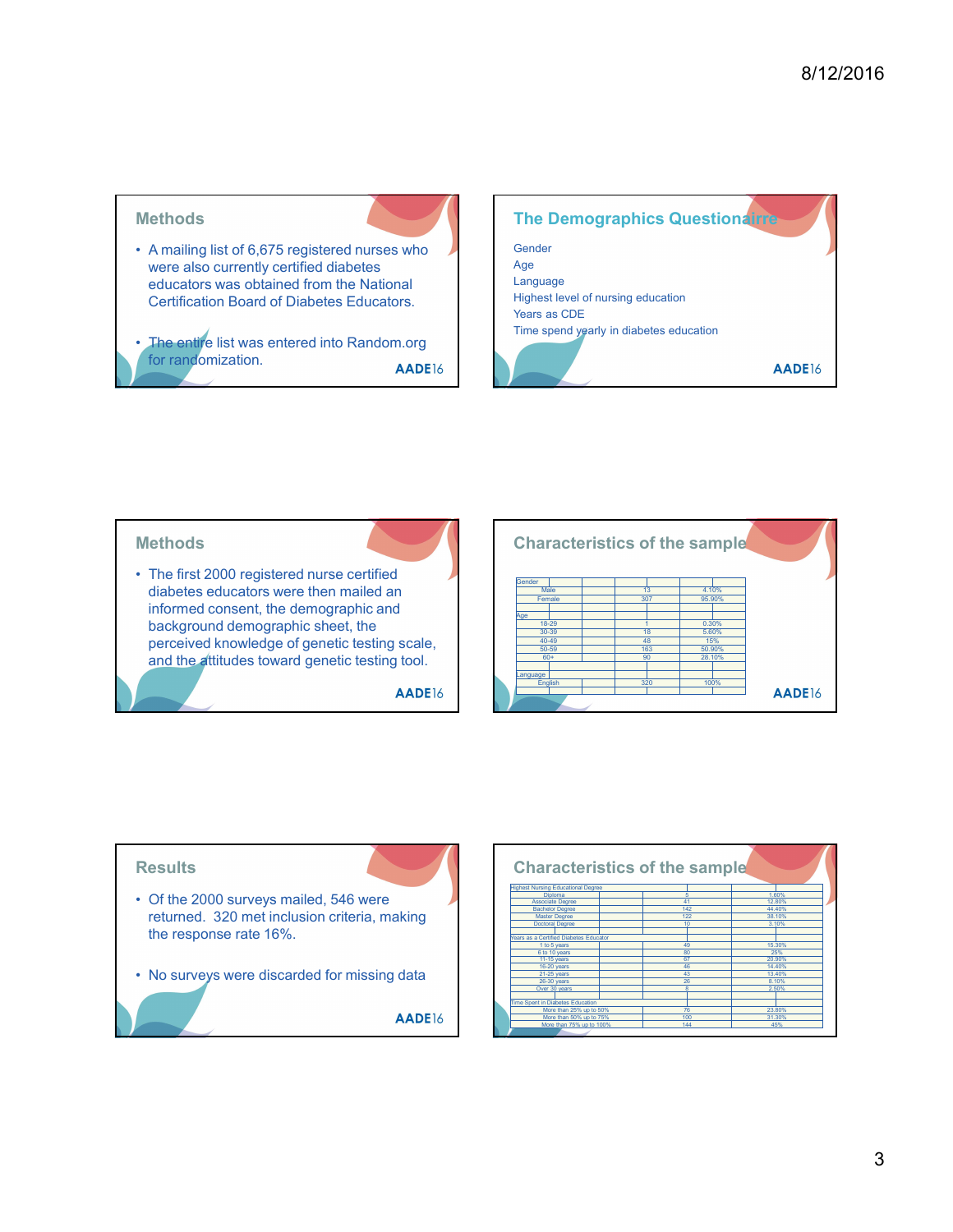| <b>Characteristics</b>                                                                         |           |                  |        |                                      | <b>Instrument</b>                     |                                            | <b>Attitudes Toward Gene</b>                                                                                                                |     |                              |
|------------------------------------------------------------------------------------------------|-----------|------------------|--------|--------------------------------------|---------------------------------------|--------------------------------------------|---------------------------------------------------------------------------------------------------------------------------------------------|-----|------------------------------|
| Previous genetic training<br><b>Yes</b><br><b>No</b><br>Previous genetic testing               | 50<br>269 | 15.60%<br>84.10% |        |                                      |                                       |                                            | • Mean score for favorable a<br>was 21.7 (range 6-30)<br>- Cronbach's alpha was .89 fo<br>attitudes subscale<br>• Mean score was 18.8 for r |     |                              |
| <b>No</b>                                                                                      | 319       | 99.70%           | AADE16 |                                      | subscale.                             |                                            | subscale (range 7-35).<br>- Cronbach's alpha was .53 fo                                                                                     |     |                              |
|                                                                                                |           |                  |        |                                      |                                       |                                            |                                                                                                                                             |     |                              |
| <b>The Perceived Knowledge of Genetic</b><br><b>Testing Scale.</b>                             |           |                  |        |                                      | <b>Results</b>                        |                                            |                                                                                                                                             |     |                              |
| • Mean score was 10.3 on an 21 point scale                                                     |           |                  |        | <b>Favorable</b><br><b>Attitudes</b> |                                       |                                            |                                                                                                                                             | N.  | <b>Stron</b><br><b>Disag</b> |
| • Subscales                                                                                    |           |                  |        |                                      |                                       |                                            |                                                                                                                                             |     |                              |
|                                                                                                |           |                  |        |                                      | hopeful in the treatment of diseases. | I think the development of DNA research is |                                                                                                                                             | 308 | $6 \overline{6}$             |
| - Medical possibilities score Cronbach alpha .63<br>- Social consequences Cronbach's alpha .66 |           |                  |        |                                      | a positive medical progress           |                                            | I think that the development of DNA research is                                                                                             | 308 | 5                            |
|                                                                                                |           |                  |        |                                      | detection of diseases                 | I approve of using DNA-testing for early   |                                                                                                                                             | 308 | 5                            |
|                                                                                                |           |                  |        |                                      | DNA-test for a specific disease.      |                                            | I would inform my siblings about the results of a                                                                                           | 308 | $\overline{a}$               |
|                                                                                                |           |                  |        | disease                              | results of DNA-testing for a specific | I would inform my children about the       |                                                                                                                                             | 308 | $\overline{4}$               |
|                                                                                                |           |                  | AADE16 |                                      |                                       |                                            |                                                                                                                                             |     |                              |





|                                     |         | <b>Instrument</b><br>was 21.7 (range 6-30)<br>attitudes subscale<br>subscale (range 7-35).<br>subscale. |  |                    | • Mean score for favorable attitudes subscale<br>- Cronbach's alpha was .89 for the favorable<br>• Mean score was 18.8 for reserved attitudes<br>- Cronbach's alpha was .53 for the reserved attitudes |                         |                  | - 31                 | AADE16                   |
|-------------------------------------|---------|---------------------------------------------------------------------------------------------------------|--|--------------------|--------------------------------------------------------------------------------------------------------------------------------------------------------------------------------------------------------|-------------------------|------------------|----------------------|--------------------------|
| Favorable<br><b>Attitudes</b>       |         | <b>Results</b>                                                                                          |  | $\bar{\mathbf{N}}$ | <b>Strongly</b><br><b>Disagree</b>                                                                                                                                                                     | <b>Disagree</b>         | Don't<br>know/no | Agree                | <b>Strongly</b><br>Agree |
|                                     |         |                                                                                                         |  |                    |                                                                                                                                                                                                        |                         | opinion          |                      |                          |
|                                     |         | I think the development of DNA research is<br>hopeful in the treatment of diseases                      |  | 308                | 6                                                                                                                                                                                                      | $\overline{7}$          | 18               | 169                  | 108                      |
|                                     |         | think that the development of DNA research is                                                           |  | 308                | $\overline{5}$                                                                                                                                                                                         | $\overline{A}$          | 18               | 176                  | 105                      |
|                                     |         | a positive medical progress<br>approve of using DNA-testing for early                                   |  | 308                | $\sqrt{5}$                                                                                                                                                                                             | $\overline{\mathbf{3}}$ | 42               | 175                  | 83                       |
|                                     |         | detection of diseases<br>would inform my siblings about the results of a                                |  |                    |                                                                                                                                                                                                        |                         |                  |                      |                          |
|                                     |         | DNA-test for a specific disease<br>would inform my children about the                                   |  | 308                | $\sqrt{4}$                                                                                                                                                                                             | $\overline{\mathbf{3}}$ | $\mathbf{22}$    | 150                  | 129                      |
|                                     | disease | results of DNA-testing for a specific                                                                   |  | 308                | $\overline{\mathbf{4}}$                                                                                                                                                                                | $\overline{2}$          | 32               | 133                  | 137                      |
|                                     |         | I want to know whether my disease is hereditary                                                         |  | 308                | $\overline{3}$                                                                                                                                                                                         | $\vert 4 \rangle$       | $\mathbf{21}$    | 147                  | 133                      |
|                                     |         |                                                                                                         |  |                    |                                                                                                                                                                                                        |                         |                  |                      |                          |
|                                     |         |                                                                                                         |  |                    |                                                                                                                                                                                                        |                         |                  |                      |                          |
| <b>Reserved</b><br><b>Attitudes</b> |         |                                                                                                         |  | ${\bf N}$          | <b>Strongly</b><br><b>Disagree</b>                                                                                                                                                                     | <b>Disa</b><br>gree     | Don't<br>know/no | Agre<br>$\mathbf{e}$ | <b>Strongly</b><br>Agree |
|                                     |         | The possibility of a DNA-test will                                                                      |  |                    |                                                                                                                                                                                                        |                         | opinion          |                      |                          |
|                                     |         | change one's future                                                                                     |  | 308                | $\overline{1}$                                                                                                                                                                                         | $\bf8$                  | 73               | 162                  | 64                       |
|                                     |         | I worry about the consequences of<br>DNA-testing for being able to take                                 |  | 308                | $\mathbf{1}$                                                                                                                                                                                           | 21                      | 81               | 127                  | $77\,$                   |
|                                     |         | out insurance<br>As long as a disease cannot be                                                         |  |                    |                                                                                                                                                                                                        |                         |                  |                      |                          |
|                                     |         | treated, I don't want a DNA-test                                                                        |  | 308                | 29                                                                                                                                                                                                     | 106                     | 104              | 52                   | 17                       |
|                                     |         | If I had a DNA-test done, my family<br>need not know about the result                                   |  | 308                | 28                                                                                                                                                                                                     | 111                     | 87               | $71\,$               | 11                       |
|                                     |         | I worry about the consequences of                                                                       |  |                    |                                                                                                                                                                                                        |                         |                  |                      |                          |
|                                     |         | DNA-testing for the chances of<br>finding a job                                                         |  | 308                | $17$                                                                                                                                                                                                   | 89                      | 107              | 73                   | 22                       |
|                                     |         | I don't want a DNA-test to tell me<br>that I am at risk for a certain                                   |  | 308                | 50                                                                                                                                                                                                     | 172                     | 59               | 24                   | $\overline{3}$           |
|                                     | disease | The idea of a DNA -                                                                                     |  | one                | $\epsilon$                                                                                                                                                                                             | 157 <sup>2</sup>        | 50 <sup>1</sup>  | 25 <sup>o</sup>      | $\epsilon$               |
|                                     |         |                                                                                                         |  |                    |                                                                                                                                                                                                        |                         |                  |                      |                          |



| Favorable<br><b>Attitudes</b>       |                             |                                                                                     |                                                                         | $\mathbf N$ | <b>Strongly</b><br><b>Disagree</b> | <b>Disagree</b> | Don't<br>know/no | Agree                | <b>Strongly</b><br>Agree |
|-------------------------------------|-----------------------------|-------------------------------------------------------------------------------------|-------------------------------------------------------------------------|-------------|------------------------------------|-----------------|------------------|----------------------|--------------------------|
|                                     |                             |                                                                                     |                                                                         |             |                                    |                 | opinion          |                      |                          |
|                                     |                             | I think the development of DNA research is<br>hopeful in the treatment of diseases. |                                                                         | 308         | 6 <sup>1</sup>                     | $\overline{7}$  | 18               | 169                  | 108                      |
|                                     | a positive medical progress |                                                                                     | I think that the development of DNA research is                         | 308         | 5 <sup>1</sup>                     | $\overline{4}$  | 18               | 176                  | 105                      |
|                                     | detection of diseases       | I approve of using DNA-testing for early                                            |                                                                         | 308         | 5 <sub>1</sub>                     | 3 <sup>1</sup>  | 42               | 175                  | 83                       |
|                                     |                             | DNA-test for a specific disease.                                                    | I would inform my siblings about the results of a                       | 308         | $\overline{4}$                     | $\overline{3}$  | 22               | 150                  | 129                      |
|                                     | disease                     | I would inform my children about the<br>results of DNA-testing for a specific       |                                                                         | 308         | $\overline{4}$                     | $\overline{2}$  | 32 <sub>2</sub>  | 133                  | 137                      |
|                                     |                             |                                                                                     | I want to know whether my disease is hereditary                         | 308         | $\overline{\mathbf{3}}$            | $\overline{4}$  | 21               | 147                  | 133                      |
|                                     |                             |                                                                                     |                                                                         |             |                                    |                 |                  |                      |                          |
|                                     |                             |                                                                                     |                                                                         |             |                                    |                 |                  |                      |                          |
| <b>Reserved</b><br><b>Attitudes</b> |                             |                                                                                     |                                                                         | ${\sf N}$   | <b>Strongly</b><br><b>Disagree</b> | Disa<br>gree    | Don't<br>know/no | Agre<br>$\mathbf{e}$ | <b>Strongly</b><br>Agree |
|                                     |                             | The possibility of a DNA-test will                                                  |                                                                         | 308         | $\mathbf{1}$                       | $\bf8$          | opinion<br>73    | 162                  | 64                       |
|                                     |                             | change one's future                                                                 | I worry about the consequences of<br>DNA-testing for being able to take | 308         | $\mathbf{1}$                       | 21              | 81               | 127                  | 77                       |
|                                     | out insurance               | As long as a disease cannot be                                                      |                                                                         | 308         | 29                                 | 106             | 104              | 52                   | 17 <sup>°</sup>          |
|                                     |                             | treated, I don't want a DNA-test                                                    | If I had a DNA-test done, my family                                     | 308         | 28                                 | 111             | 87               | 71                   | 11                       |
|                                     |                             | need not know about the result                                                      | I worry about the consequences of                                       |             |                                    |                 |                  |                      |                          |
|                                     | finding a job               | DNA-testing for the chances of                                                      | I don't want a DNA-test to tell me                                      | 308         | 17                                 | 89              | 107              | 73                   | 22                       |
|                                     | disease                     | that I am at risk for a certain<br>The idea of a DNA -                              |                                                                         | 308         | 50                                 | 172             | 59               | 24                   | $\overline{\mathbf{3}}$  |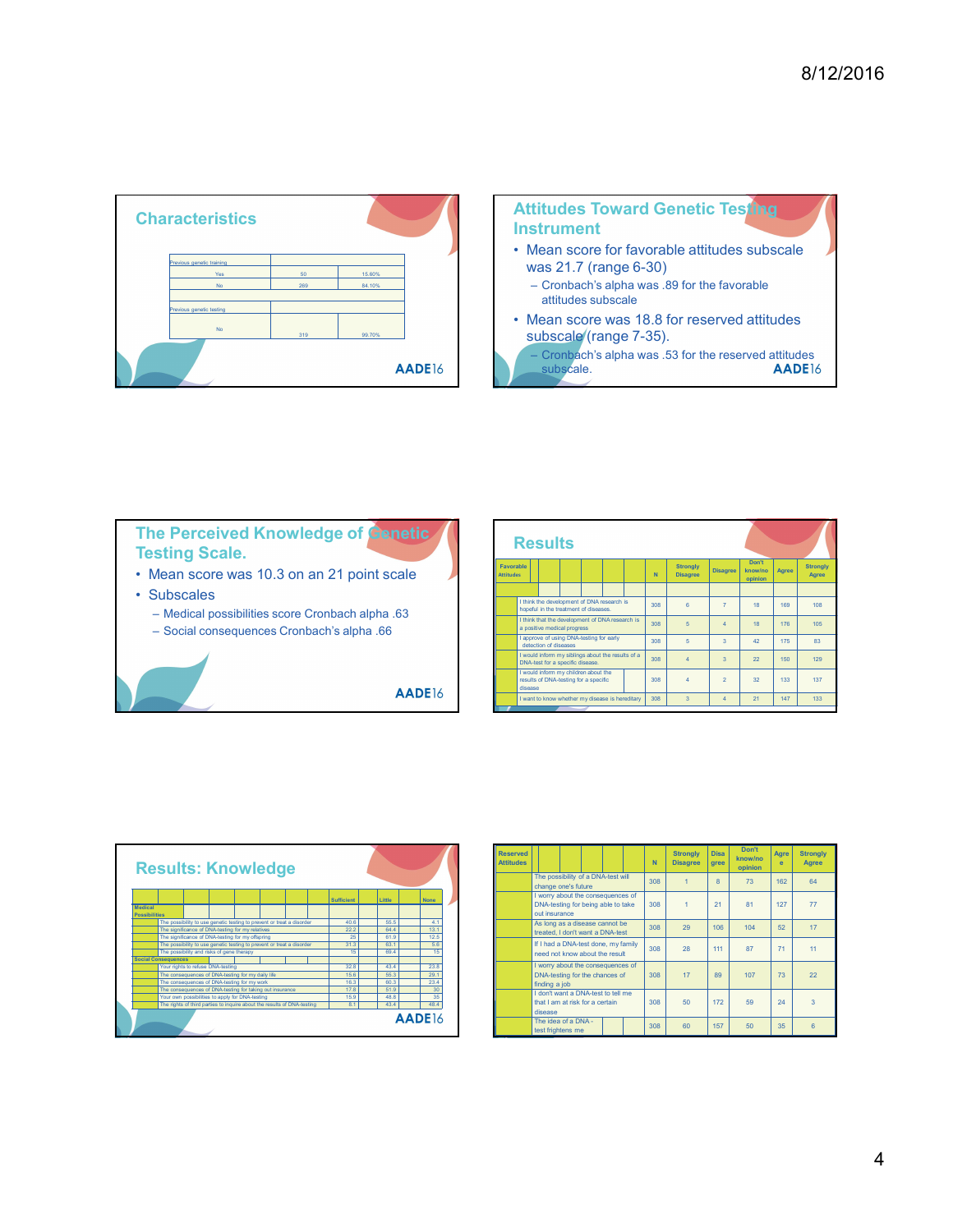#### **Conclusions**

- medical possibilities of perceived knowledge and reserved attitudes indicating that lesser perceived knowledge increased reservation.
- possibility of genetic testing will change one's future and "the **Finder as Accordity of Senative Accordity** to use genetics testing to prevent or treat a disorder as relationships indicated that the higher the perceived knowledge then **the more they agreed with these items on the reserved attitude** scale. The contract of the contract of the contract of the contract of the contract of the contract of the contract of the contract of the contract of the contract of the contract of the contract of the contract of the con



#### **Conclusions**

the entire medical subscale perceive knowledge statements and the favorable attitudes except the statement, "I would inform my sibling about the results of a DNA specific disease. The more perceived knowledge they reported the more they agreed with the medical statements.

AADE16







- 
-